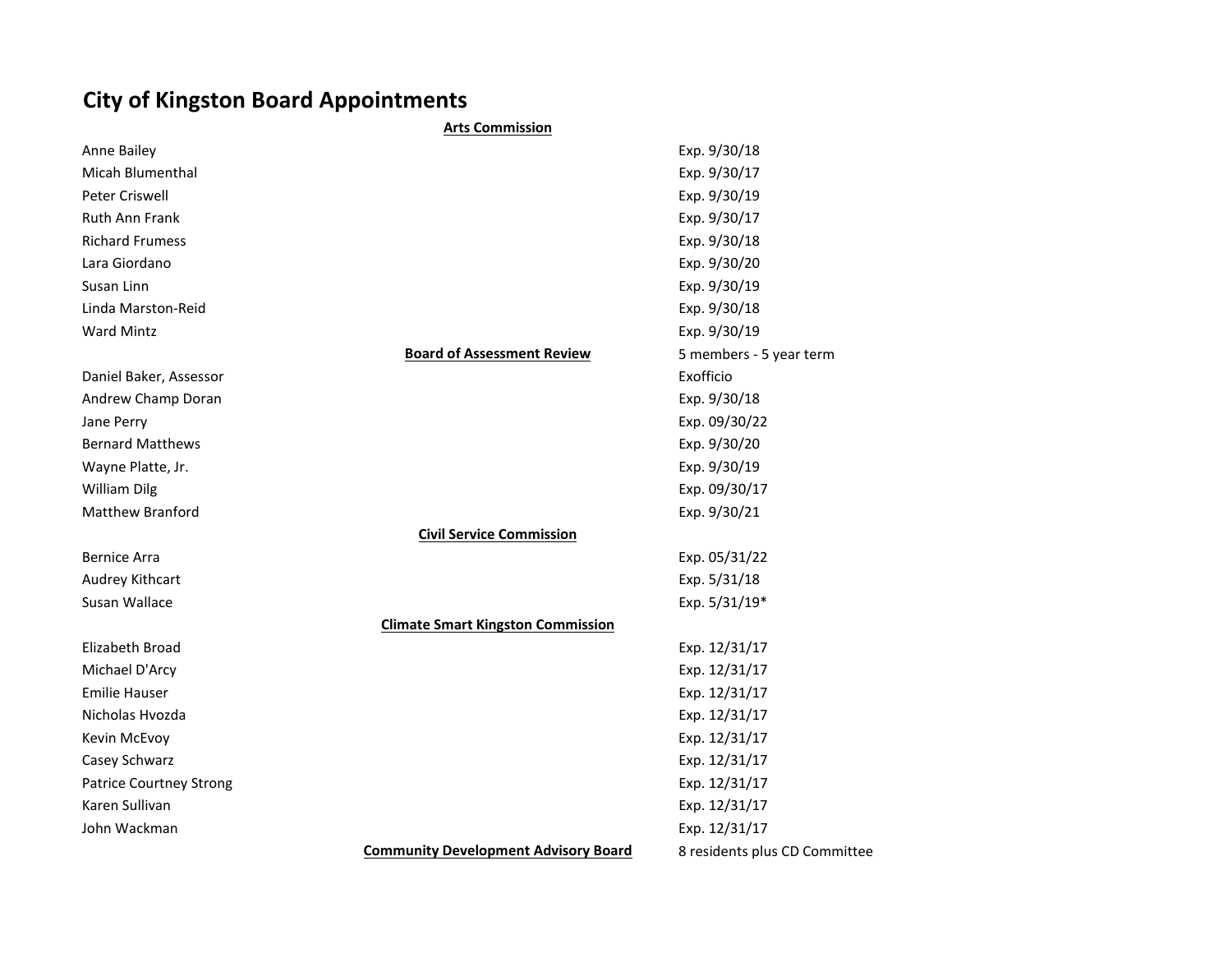| Pleasure of Mayor<br><b>Bryant Andrews</b><br>Pleasure of Mayor<br>Joe Baganz<br>Gerald Brown<br>Pleasure of Mayor<br>Cassandra Burke<br>Pleasure of Mayor<br>Andrew Champ Doran<br>Pleasure of Mayor<br>Cassandra Dassie<br>Pleasure of Mayor<br>Pleasure of Mayor<br>Surama Gasejo<br>Keli Rundle<br>Pleasure of Mayor<br>Matthew Ryan<br>Pleasure of Mayor<br><b>Complete Streets Advisory Council</b><br>Scott Workman<br>Exp 12/31/18<br>Alex Thompson<br>Exp. 12/31/18<br><b>Robert Dennison</b><br>Exp. 12/31/17<br>Exp. 12/31/19<br>John Grossbohlin<br><b>Brian Slack</b><br>12/31/2019<br><b>Conservation Advisory Council</b><br>Lorraine Farina<br>Exp. 12/31/17<br><b>Emilie Hauser</b><br>Exp. 12/31/18<br>Exp. 12/31/17<br>Lynn Johnson<br>Exp. 12/31/18<br>Kevin McEvoy<br>Julie Noble<br>Exp. 12/31/18<br>Casey Schwartz<br>Exp. 12/31/18<br><b>Electrical Examiners Board</b><br>5 members - 3 years<br>Mark Brown, Fire Chief<br>Malcolm Fairlie<br>Exp. 12/31/17<br>Exp. 12/21/17<br>Robin Moore, Central Hudson Rep<br>Gary Noble<br>Exp. 12/31/17<br>Wiliam Glennon<br>Exp. 12/31/17<br>James Sass<br>Exp. 12/31/17<br><b>Ethics Board</b><br>5 members - 5 year term<br>Exp. 07/31/2020<br>Allen Nace<br>Robert DiBella<br>Exp. 07/31/2021<br>Jackie DeCicco<br>Exp. 07/31/2022 | Brenna Robinson, Director | Exofficio |
|--------------------------------------------------------------------------------------------------------------------------------------------------------------------------------------------------------------------------------------------------------------------------------------------------------------------------------------------------------------------------------------------------------------------------------------------------------------------------------------------------------------------------------------------------------------------------------------------------------------------------------------------------------------------------------------------------------------------------------------------------------------------------------------------------------------------------------------------------------------------------------------------------------------------------------------------------------------------------------------------------------------------------------------------------------------------------------------------------------------------------------------------------------------------------------------------------------------------------------------------------------------------------------------------------------|---------------------------|-----------|
|                                                                                                                                                                                                                                                                                                                                                                                                                                                                                                                                                                                                                                                                                                                                                                                                                                                                                                                                                                                                                                                                                                                                                                                                                                                                                                        |                           |           |
|                                                                                                                                                                                                                                                                                                                                                                                                                                                                                                                                                                                                                                                                                                                                                                                                                                                                                                                                                                                                                                                                                                                                                                                                                                                                                                        |                           |           |
|                                                                                                                                                                                                                                                                                                                                                                                                                                                                                                                                                                                                                                                                                                                                                                                                                                                                                                                                                                                                                                                                                                                                                                                                                                                                                                        |                           |           |
|                                                                                                                                                                                                                                                                                                                                                                                                                                                                                                                                                                                                                                                                                                                                                                                                                                                                                                                                                                                                                                                                                                                                                                                                                                                                                                        |                           |           |
|                                                                                                                                                                                                                                                                                                                                                                                                                                                                                                                                                                                                                                                                                                                                                                                                                                                                                                                                                                                                                                                                                                                                                                                                                                                                                                        |                           |           |
|                                                                                                                                                                                                                                                                                                                                                                                                                                                                                                                                                                                                                                                                                                                                                                                                                                                                                                                                                                                                                                                                                                                                                                                                                                                                                                        |                           |           |
|                                                                                                                                                                                                                                                                                                                                                                                                                                                                                                                                                                                                                                                                                                                                                                                                                                                                                                                                                                                                                                                                                                                                                                                                                                                                                                        |                           |           |
|                                                                                                                                                                                                                                                                                                                                                                                                                                                                                                                                                                                                                                                                                                                                                                                                                                                                                                                                                                                                                                                                                                                                                                                                                                                                                                        |                           |           |
|                                                                                                                                                                                                                                                                                                                                                                                                                                                                                                                                                                                                                                                                                                                                                                                                                                                                                                                                                                                                                                                                                                                                                                                                                                                                                                        |                           |           |
|                                                                                                                                                                                                                                                                                                                                                                                                                                                                                                                                                                                                                                                                                                                                                                                                                                                                                                                                                                                                                                                                                                                                                                                                                                                                                                        |                           |           |
|                                                                                                                                                                                                                                                                                                                                                                                                                                                                                                                                                                                                                                                                                                                                                                                                                                                                                                                                                                                                                                                                                                                                                                                                                                                                                                        |                           |           |
|                                                                                                                                                                                                                                                                                                                                                                                                                                                                                                                                                                                                                                                                                                                                                                                                                                                                                                                                                                                                                                                                                                                                                                                                                                                                                                        |                           |           |
|                                                                                                                                                                                                                                                                                                                                                                                                                                                                                                                                                                                                                                                                                                                                                                                                                                                                                                                                                                                                                                                                                                                                                                                                                                                                                                        |                           |           |
|                                                                                                                                                                                                                                                                                                                                                                                                                                                                                                                                                                                                                                                                                                                                                                                                                                                                                                                                                                                                                                                                                                                                                                                                                                                                                                        |                           |           |
|                                                                                                                                                                                                                                                                                                                                                                                                                                                                                                                                                                                                                                                                                                                                                                                                                                                                                                                                                                                                                                                                                                                                                                                                                                                                                                        |                           |           |
|                                                                                                                                                                                                                                                                                                                                                                                                                                                                                                                                                                                                                                                                                                                                                                                                                                                                                                                                                                                                                                                                                                                                                                                                                                                                                                        |                           |           |
|                                                                                                                                                                                                                                                                                                                                                                                                                                                                                                                                                                                                                                                                                                                                                                                                                                                                                                                                                                                                                                                                                                                                                                                                                                                                                                        |                           |           |
|                                                                                                                                                                                                                                                                                                                                                                                                                                                                                                                                                                                                                                                                                                                                                                                                                                                                                                                                                                                                                                                                                                                                                                                                                                                                                                        |                           |           |
|                                                                                                                                                                                                                                                                                                                                                                                                                                                                                                                                                                                                                                                                                                                                                                                                                                                                                                                                                                                                                                                                                                                                                                                                                                                                                                        |                           |           |
|                                                                                                                                                                                                                                                                                                                                                                                                                                                                                                                                                                                                                                                                                                                                                                                                                                                                                                                                                                                                                                                                                                                                                                                                                                                                                                        |                           |           |
|                                                                                                                                                                                                                                                                                                                                                                                                                                                                                                                                                                                                                                                                                                                                                                                                                                                                                                                                                                                                                                                                                                                                                                                                                                                                                                        |                           |           |
|                                                                                                                                                                                                                                                                                                                                                                                                                                                                                                                                                                                                                                                                                                                                                                                                                                                                                                                                                                                                                                                                                                                                                                                                                                                                                                        |                           |           |
|                                                                                                                                                                                                                                                                                                                                                                                                                                                                                                                                                                                                                                                                                                                                                                                                                                                                                                                                                                                                                                                                                                                                                                                                                                                                                                        |                           |           |
|                                                                                                                                                                                                                                                                                                                                                                                                                                                                                                                                                                                                                                                                                                                                                                                                                                                                                                                                                                                                                                                                                                                                                                                                                                                                                                        |                           |           |
|                                                                                                                                                                                                                                                                                                                                                                                                                                                                                                                                                                                                                                                                                                                                                                                                                                                                                                                                                                                                                                                                                                                                                                                                                                                                                                        |                           |           |
|                                                                                                                                                                                                                                                                                                                                                                                                                                                                                                                                                                                                                                                                                                                                                                                                                                                                                                                                                                                                                                                                                                                                                                                                                                                                                                        |                           |           |
|                                                                                                                                                                                                                                                                                                                                                                                                                                                                                                                                                                                                                                                                                                                                                                                                                                                                                                                                                                                                                                                                                                                                                                                                                                                                                                        |                           |           |
|                                                                                                                                                                                                                                                                                                                                                                                                                                                                                                                                                                                                                                                                                                                                                                                                                                                                                                                                                                                                                                                                                                                                                                                                                                                                                                        |                           |           |
|                                                                                                                                                                                                                                                                                                                                                                                                                                                                                                                                                                                                                                                                                                                                                                                                                                                                                                                                                                                                                                                                                                                                                                                                                                                                                                        |                           |           |
|                                                                                                                                                                                                                                                                                                                                                                                                                                                                                                                                                                                                                                                                                                                                                                                                                                                                                                                                                                                                                                                                                                                                                                                                                                                                                                        |                           |           |
|                                                                                                                                                                                                                                                                                                                                                                                                                                                                                                                                                                                                                                                                                                                                                                                                                                                                                                                                                                                                                                                                                                                                                                                                                                                                                                        |                           |           |
|                                                                                                                                                                                                                                                                                                                                                                                                                                                                                                                                                                                                                                                                                                                                                                                                                                                                                                                                                                                                                                                                                                                                                                                                                                                                                                        |                           |           |
|                                                                                                                                                                                                                                                                                                                                                                                                                                                                                                                                                                                                                                                                                                                                                                                                                                                                                                                                                                                                                                                                                                                                                                                                                                                                                                        |                           |           |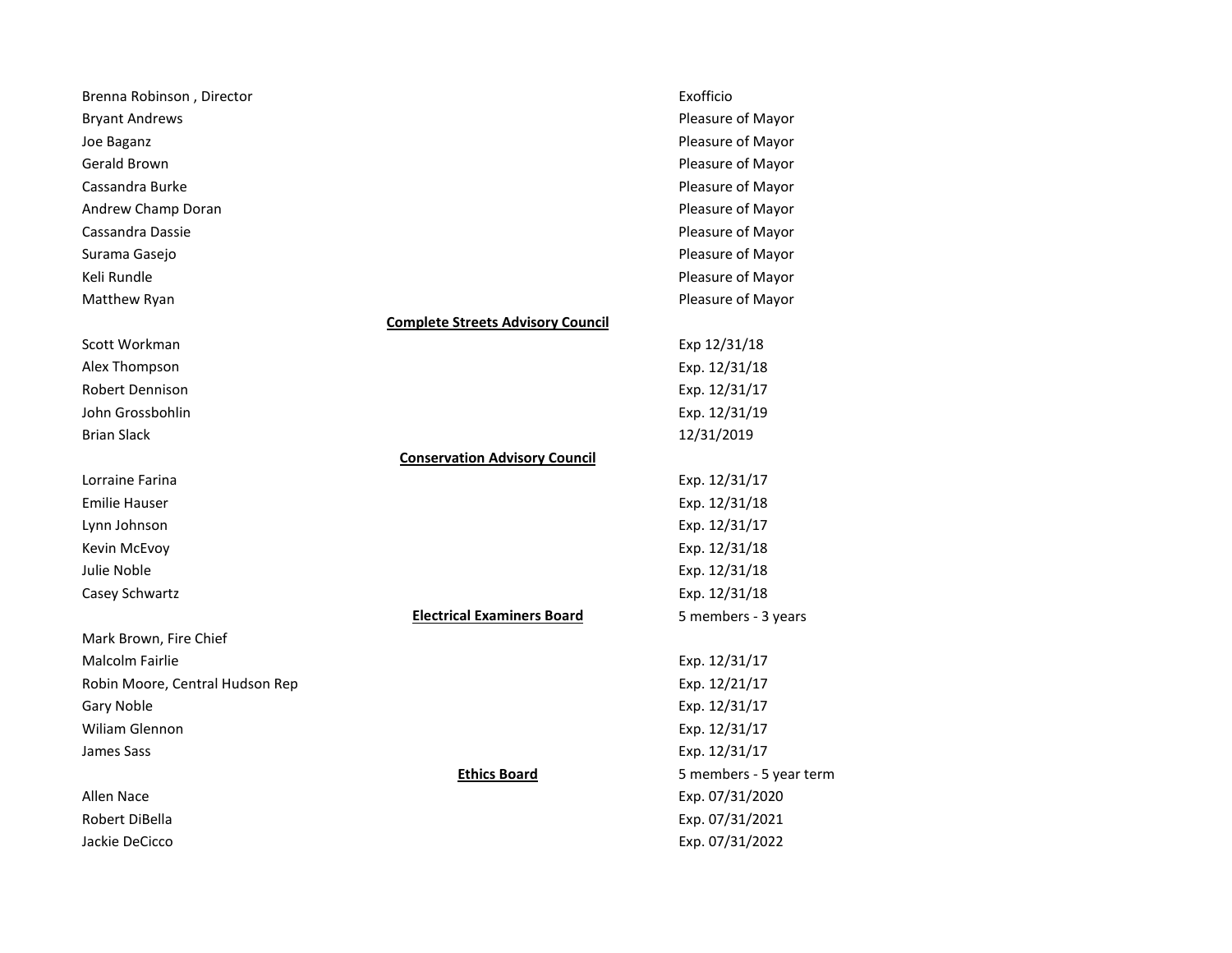| <b>Board of Fire Commissioners</b><br>5 members - 2 year term<br>Exofficio<br>Exofficio<br>Exp. 12/31/18<br>Exp. 12/31/18<br>Exp. 12/31/18<br><b>Heritage Area Commission</b><br>11 members - 3 year term<br>Exp. 06/30/20<br>Exp. 6/30/19<br>Exp. 6/30/19<br>Exp. 6/30/18<br>Exp. 6/30/20<br>Exp. 6/30/18<br>Exp. 6/30/18<br>Exp. 6/30/18<br><b>Heritage Area Advisory Board</b><br>Exofficio<br>Senate House<br>Exofficio<br><b>Trolley Museum</b><br>Exofficio<br><b>UPAC</b><br>Exofficio<br>Friends of Historic Kingston<br>Exofficio<br><b>Planning Board</b><br>Exofficio<br><b>Building &amp; Safety</b><br>Exofficio<br><b>Historic Landmarks</b><br><b>Historic Landmarks Perservation Commission</b><br>7 members - 3 year term | Michael Decker<br>Dana Blackmon   | Exp. 7/31/2018<br>Exp. 7/31/2019 |
|--------------------------------------------------------------------------------------------------------------------------------------------------------------------------------------------------------------------------------------------------------------------------------------------------------------------------------------------------------------------------------------------------------------------------------------------------------------------------------------------------------------------------------------------------------------------------------------------------------------------------------------------------------------------------------------------------------------------------------------------|-----------------------------------|----------------------------------|
|                                                                                                                                                                                                                                                                                                                                                                                                                                                                                                                                                                                                                                                                                                                                            |                                   |                                  |
|                                                                                                                                                                                                                                                                                                                                                                                                                                                                                                                                                                                                                                                                                                                                            | Mayor Steven Noble, President     |                                  |
|                                                                                                                                                                                                                                                                                                                                                                                                                                                                                                                                                                                                                                                                                                                                            | Chief Mark Brown, Clerk           |                                  |
|                                                                                                                                                                                                                                                                                                                                                                                                                                                                                                                                                                                                                                                                                                                                            | <b>Stanley Chandler</b>           |                                  |
|                                                                                                                                                                                                                                                                                                                                                                                                                                                                                                                                                                                                                                                                                                                                            | <b>Robert Gillon</b>              |                                  |
|                                                                                                                                                                                                                                                                                                                                                                                                                                                                                                                                                                                                                                                                                                                                            | Tom Hoffay                        |                                  |
|                                                                                                                                                                                                                                                                                                                                                                                                                                                                                                                                                                                                                                                                                                                                            | Al Teetsel                        |                                  |
|                                                                                                                                                                                                                                                                                                                                                                                                                                                                                                                                                                                                                                                                                                                                            |                                   |                                  |
|                                                                                                                                                                                                                                                                                                                                                                                                                                                                                                                                                                                                                                                                                                                                            | Julie Edelson-Safford             |                                  |
|                                                                                                                                                                                                                                                                                                                                                                                                                                                                                                                                                                                                                                                                                                                                            | Robin Andrade                     |                                  |
|                                                                                                                                                                                                                                                                                                                                                                                                                                                                                                                                                                                                                                                                                                                                            | Dean Barnes                       |                                  |
|                                                                                                                                                                                                                                                                                                                                                                                                                                                                                                                                                                                                                                                                                                                                            | <b>Hayes Clement</b>              |                                  |
|                                                                                                                                                                                                                                                                                                                                                                                                                                                                                                                                                                                                                                                                                                                                            | <b>Scott Davies</b>               |                                  |
|                                                                                                                                                                                                                                                                                                                                                                                                                                                                                                                                                                                                                                                                                                                                            | Michael Del Priore                |                                  |
|                                                                                                                                                                                                                                                                                                                                                                                                                                                                                                                                                                                                                                                                                                                                            | Kevin McEvoy                      |                                  |
|                                                                                                                                                                                                                                                                                                                                                                                                                                                                                                                                                                                                                                                                                                                                            | Giovanna Righini                  |                                  |
|                                                                                                                                                                                                                                                                                                                                                                                                                                                                                                                                                                                                                                                                                                                                            |                                   |                                  |
|                                                                                                                                                                                                                                                                                                                                                                                                                                                                                                                                                                                                                                                                                                                                            | Tom Kiernan or Jim Hall           |                                  |
|                                                                                                                                                                                                                                                                                                                                                                                                                                                                                                                                                                                                                                                                                                                                            | <b>VACANT</b>                     |                                  |
|                                                                                                                                                                                                                                                                                                                                                                                                                                                                                                                                                                                                                                                                                                                                            | Representative                    |                                  |
|                                                                                                                                                                                                                                                                                                                                                                                                                                                                                                                                                                                                                                                                                                                                            | Jane Keller                       |                                  |
|                                                                                                                                                                                                                                                                                                                                                                                                                                                                                                                                                                                                                                                                                                                                            | <b>Charles Polacco</b>            |                                  |
|                                                                                                                                                                                                                                                                                                                                                                                                                                                                                                                                                                                                                                                                                                                                            | Joe Safford/Tom Tiano             |                                  |
|                                                                                                                                                                                                                                                                                                                                                                                                                                                                                                                                                                                                                                                                                                                                            | Representative                    |                                  |
|                                                                                                                                                                                                                                                                                                                                                                                                                                                                                                                                                                                                                                                                                                                                            |                                   |                                  |
|                                                                                                                                                                                                                                                                                                                                                                                                                                                                                                                                                                                                                                                                                                                                            | Deputy Chief Tom Tiano, Secretary | Exofficio                        |
| Exp. 9/6/18                                                                                                                                                                                                                                                                                                                                                                                                                                                                                                                                                                                                                                                                                                                                | Alan Baer                         |                                  |
| Exp. 9/6/19                                                                                                                                                                                                                                                                                                                                                                                                                                                                                                                                                                                                                                                                                                                                | Jane Birmingham                   |                                  |
| Exp. 9/6/19                                                                                                                                                                                                                                                                                                                                                                                                                                                                                                                                                                                                                                                                                                                                | Mark Grunblatt                    |                                  |
| Exp. 9/6/18                                                                                                                                                                                                                                                                                                                                                                                                                                                                                                                                                                                                                                                                                                                                | Marissa Marvelli                  |                                  |
| Exp. 9/6/19                                                                                                                                                                                                                                                                                                                                                                                                                                                                                                                                                                                                                                                                                                                                | Leslie Melvin                     |                                  |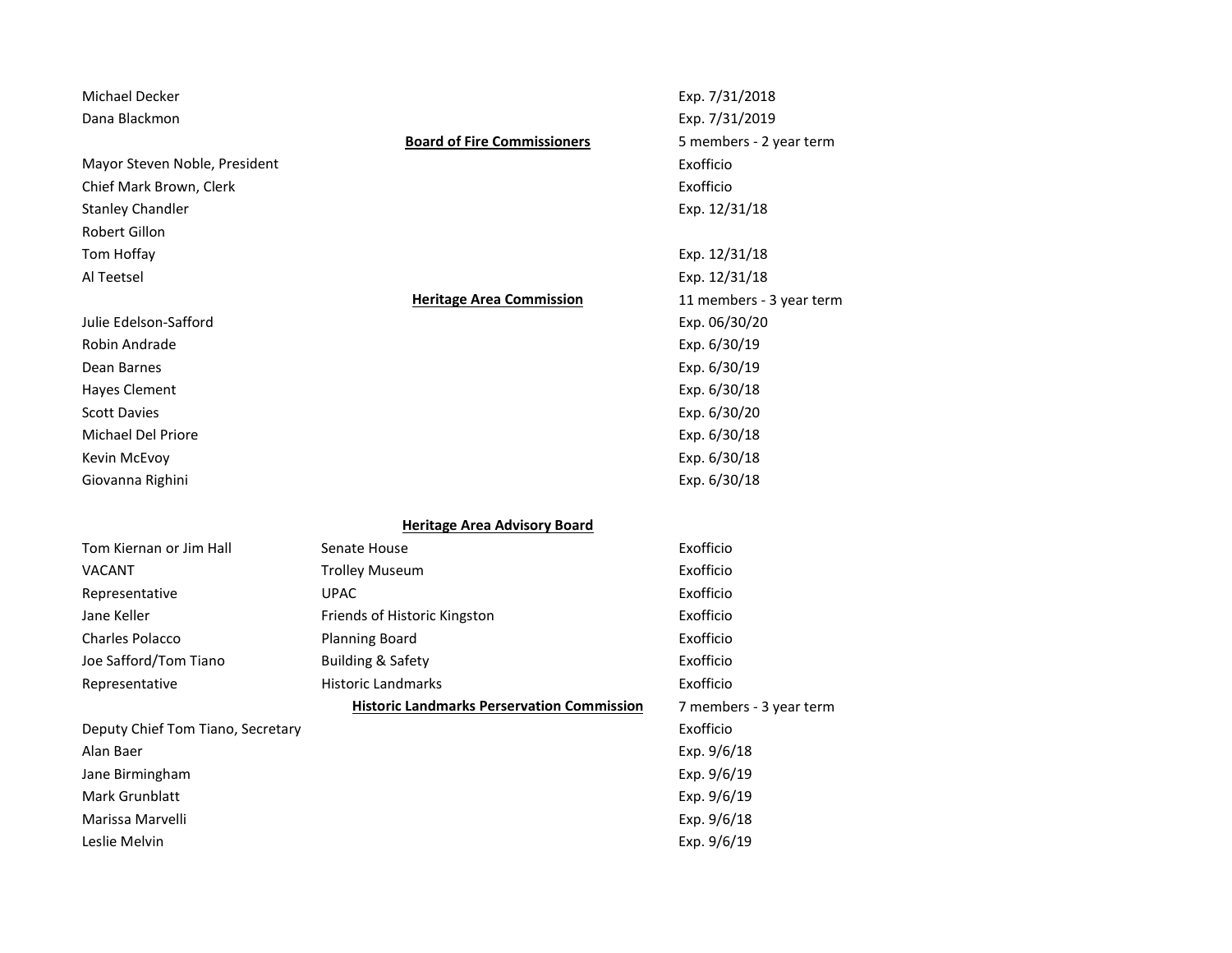| Julie Edelson-Safford                        | Exp. 9/6/20                                                 |  |  |
|----------------------------------------------|-------------------------------------------------------------|--|--|
| <b>Scott Davies</b>                          | Exp. 9/6/18                                                 |  |  |
|                                              | <b>Human Rights Commission</b><br>10 members - 3 year terms |  |  |
| Tawana Washington, Director                  | Exofficio                                                   |  |  |
| Rev. Arthur Coston                           | Exp. 12/31/19                                               |  |  |
| Laura L. Revercomb                           | Exp. 12/31/19                                               |  |  |
| <b>Francine Glasser</b>                      | Exp. 12/31/19                                               |  |  |
| Ariana Gonzalez Stokas                       | Exp. 12/31/19                                               |  |  |
| Marge Knox                                   | Exp.12/31/19                                                |  |  |
| Pamela Lindsay                               | Exp.12/31/19                                                |  |  |
| <b>Kim Mapes</b>                             | Exp. 12/31/19                                               |  |  |
| Felix Santiago                               | Exp. 12/31/20                                               |  |  |
| Saundra Phillips                             | Exp. 12/31/17                                               |  |  |
|                                              | <b>Kingston Housing Authority</b>                           |  |  |
|                                              |                                                             |  |  |
|                                              |                                                             |  |  |
| Marge Knox                                   | Exp. 11/28/19                                               |  |  |
| Roseanne Noble                               | Exp. 11/30/21                                               |  |  |
| <b>Ed Palladino</b>                          | Exp. 11/29/18                                               |  |  |
| Jeanette Provenzano                          | Exp. 11/29/18                                               |  |  |
| Doris Schuyler                               | Exp. 11/28/20                                               |  |  |
| Kingston Local Development Corporation Board |                                                             |  |  |
| Mayor Steven Noble, President                | Exofficio                                                   |  |  |
| Amanda Bruck-Little, Executive Director      | Exofficio                                                   |  |  |
| Brenna Robinson, Porfolio Manager            | Exofficio                                                   |  |  |
| B.A. Feeney                                  | Exp. 6/30/19                                                |  |  |
| Glenn Fitzgerald                             | Exp. 6/30/19                                                |  |  |
| Richard B. Mathews                           | Exp. 6/30/19                                                |  |  |
| Hayes Clement                                | Exp. 6/30/18                                                |  |  |
| Andi Turco-Levin                             | Exp. 6/30/18                                                |  |  |
| Brad Jordan                                  | Exp. 06/30/20                                               |  |  |
| <b>Albert Teetsel</b>                        | Exp. 6/30/18                                                |  |  |
| <b>Live Well Kingston Commission</b>         |                                                             |  |  |
| Anna Brett                                   | Exp. 06/30/19                                               |  |  |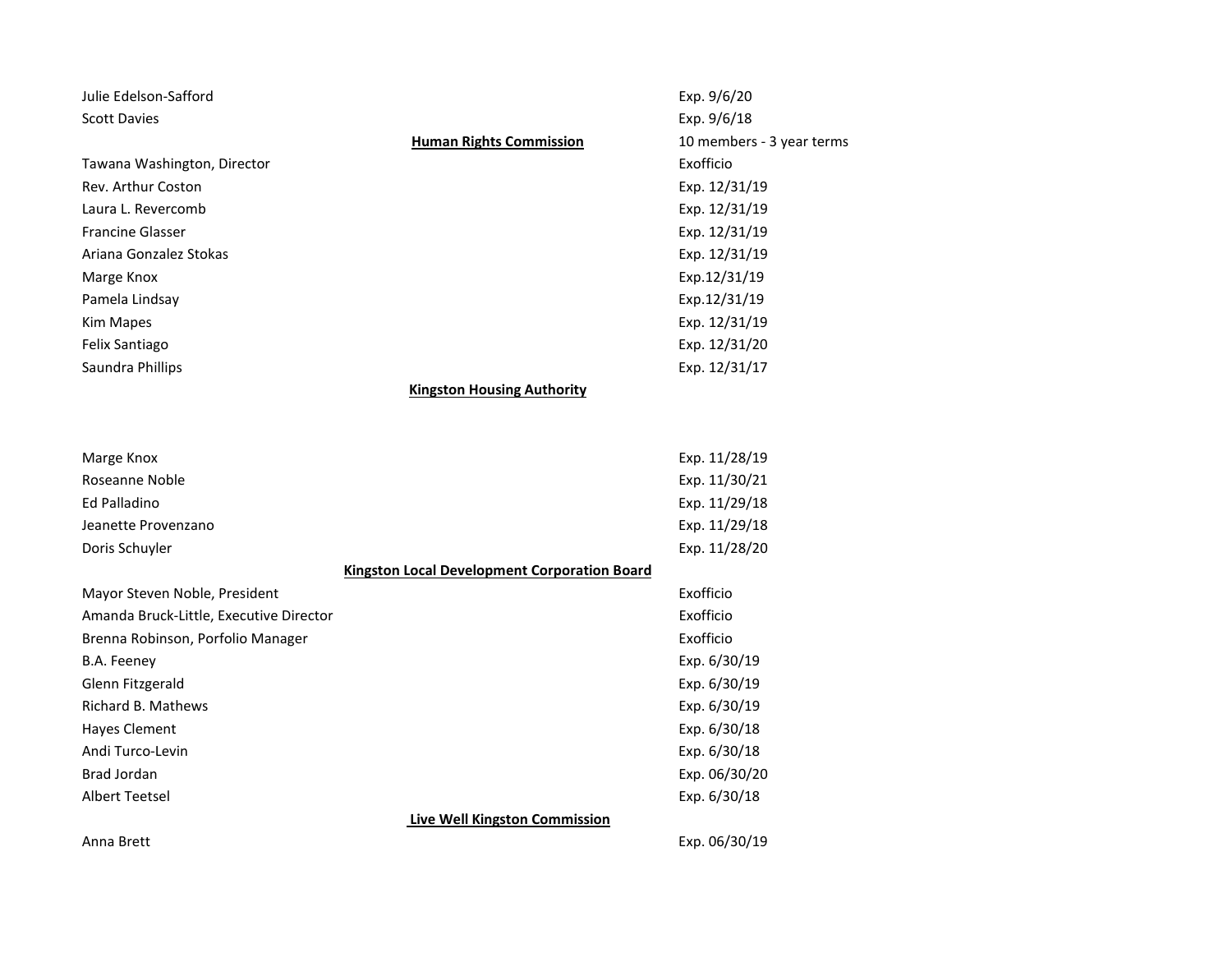| Margaret Gagnon                           |                                      | Exp. 06/30/19                      |             |
|-------------------------------------------|--------------------------------------|------------------------------------|-------------|
| Gerry Harrington                          |                                      | Exp. 06/30/19                      |             |
| Melinda Herzog                            |                                      | Exp. 06/30/19                      |             |
| Stephanie Hope                            |                                      | Exp. 06/30/19                      |             |
| Dylan Johanson                            |                                      | Exp. 06/30/19                      |             |
| Stacey Kraft                              |                                      | Exp. 06/30/19                      |             |
| <b>Brooke Pickering-Cole</b>              |                                      | Exp. 06/30/19                      |             |
| Kathleen Rogan                            |                                      | Exp. 06/30/19                      |             |
| Amanda Stromoski                          |                                      | Exp. 06/30/19                      |             |
| Walter Woodley                            |                                      | Exp. 06/30/19                      |             |
|                                           | <b>Planning Board</b>                |                                    |             |
| Wayne Platte, Jr.<br>Chairman             |                                      |                                    |             |
| Mary Jo Wiltshire                         |                                      |                                    |             |
| Jamie Bahruth-Mills                       |                                      | Exp. 2/5/18                        |             |
| Robert Jacobsen                           |                                      | Exp. 2/5/19                        |             |
| <b>Matt Gillis</b>                        |                                      | Exp. 2/5/20                        |             |
| <b>Charles Polacco</b>                    |                                      | Exp. 2/5/18                        |             |
| David Rolfe                               |                                      | Exp. 12/31/18                      |             |
| William Tubby                             |                                      | Exp. 2/5/19                        |             |
|                                           | <b>Plumbing Board</b>                |                                    |             |
| Ralph Swenson, City Engineer              |                                      | Exofficio                          |             |
| Eileen Kennedy, Inspector                 |                                      | Exofficio                          |             |
| <b>Carlton Bell</b>                       |                                      | 12/31/2017                         | (Alternate) |
| Joseph Safford                            |                                      | Exp. 12/31/17                      |             |
| Deputy Chief Donald Allen                 |                                      | Exp.12/31/17                       |             |
| <b>Ulster County Department of Health</b> |                                      | Exofficio                          |             |
|                                           | <b>Board of Police Commissioners</b> | Mayor plus 4 members - 4 year term |             |
| Mayor Steven Noble, President             |                                      | Exofficio                          |             |
| Chief Egidio Tinti, Secretary             |                                      | Exofficio                          |             |
| Dr. Steven Grossman                       |                                      | Exp. 5/1/21                        |             |
| Junious Harris                            |                                      | Exp. 5/1/18                        |             |
| Brad Jordan                               |                                      | Exp. 5/1/18                        |             |
| Rita Worthington                          |                                      | Exp. 5/31/20                       |             |
|                                           | <b>Public Works Commission</b>       | 5 members - 2 year term            |             |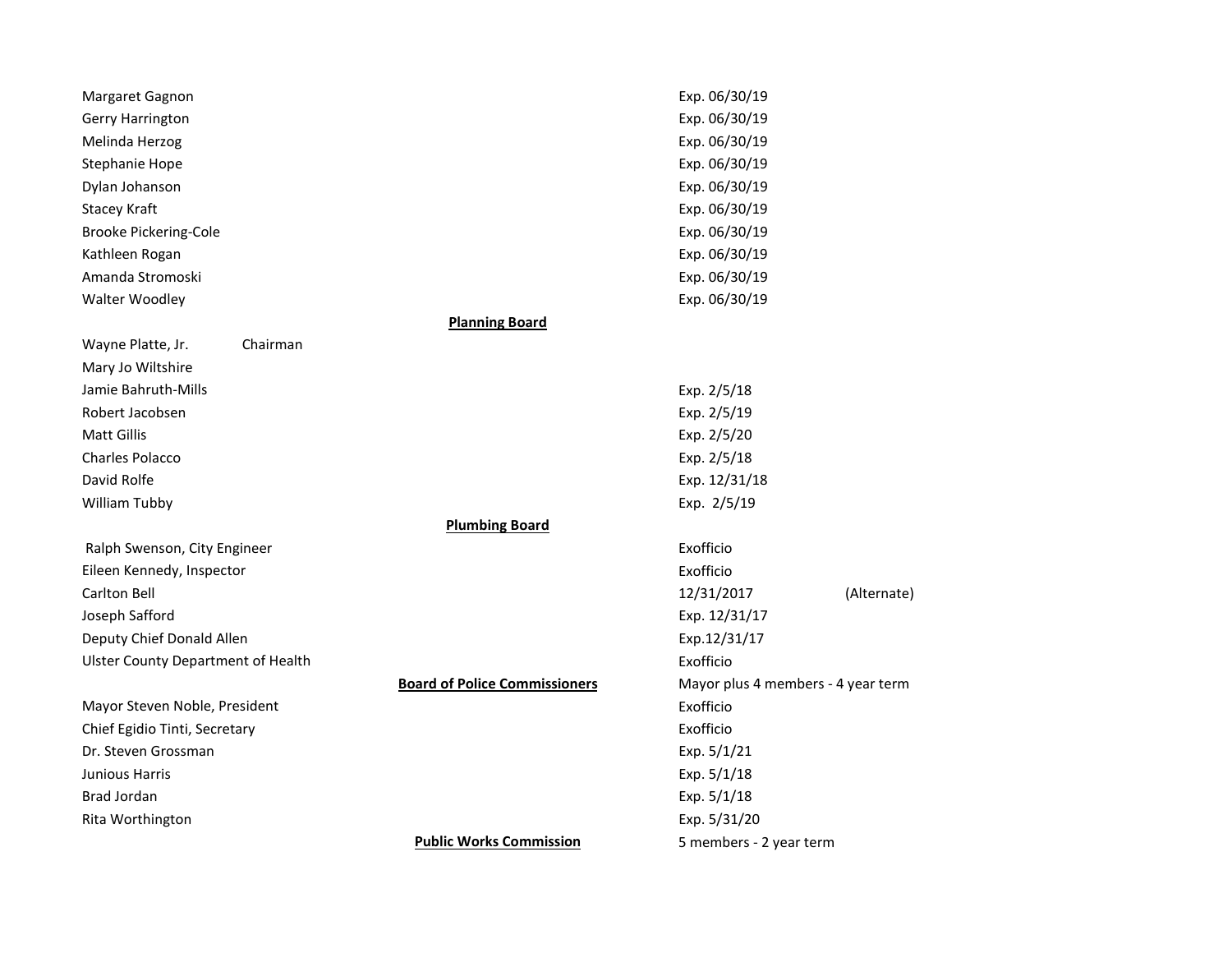| Mayor Steve Noble, President                 |                                | Exofficio               |
|----------------------------------------------|--------------------------------|-------------------------|
| Joe Chenier, Superintendent                  |                                | Exofficio               |
| Maureen Topple, Administrative Assistant     |                                | Exofficio               |
| Allen Nace                                   |                                | Exp. 12/31/18           |
| Glenn Fitzgerald                             |                                | Exp. 12/31/18           |
| Robert Dennison                              |                                | Exp. 12/31/18           |
|                                              | <b>Recreation Commission</b>   | 7 members - 2 year term |
| Kevin Gilfeather, Superintendent & Secretary |                                | Exofficio               |
| Maureen Byrd-Blue                            |                                | Exp.12/31/15            |
| Jennifer Fabiano                             |                                | Exp.12/31/15            |
| Joseph McDole                                |                                | Exp.12/31/16*           |
| Nancy L. Mills (Chair)                       |                                | Exp.12/31/15            |
| Allen Nace                                   |                                | Exp. 12/31/18           |
| Ellen Tremper Venditti                       |                                | Exp.12/31/15            |
| Ron Woods                                    |                                | Exp.12/31/15            |
|                                              | <b>Tree Commission</b>         | 7 members - 3 year term |
| Suzanne Cahill, City Planner                 |                                | Exp.12/31/17            |
| Janice Ambrose                               |                                | Exp.12/31/17            |
| Vicente Archer                               |                                | Exp.12/31/17            |
| Mark Dedea                                   |                                | Exp.12/31/19            |
| <b>Evy Larios</b>                            |                                | Exp. 12/31/17*          |
| Armin Schwab-Hill                            |                                | Exp.12/31/17            |
| Lin Fagan                                    |                                | Exp. 12/31/17           |
| Anne Shultz                                  |                                | Exp. 12/31/17           |
|                                              | <b>Water Board</b>             | 5 year term             |
| Mayor Steven Noble, Mayor                    |                                | Exofficio               |
| Judith Hansen, Superintendent                |                                | Exofficio               |
| Dennis Croswell                              |                                | Exp.5/31/18             |
| Margaret Gruner                              |                                | Exp. 5/31/20*           |
| Harold Bonavita-Goldman                      |                                | Exp. 5/31/21            |
| Robert Niedzielski                           |                                | Exp.5/31/19             |
| Joanne Seche                                 |                                | Exp. 5/31/21            |
|                                              | <b>Zoning Board of Appeals</b> | 7 members               |
| Anthony Argulewicz                           |                                | Exp. 12/31/17           |